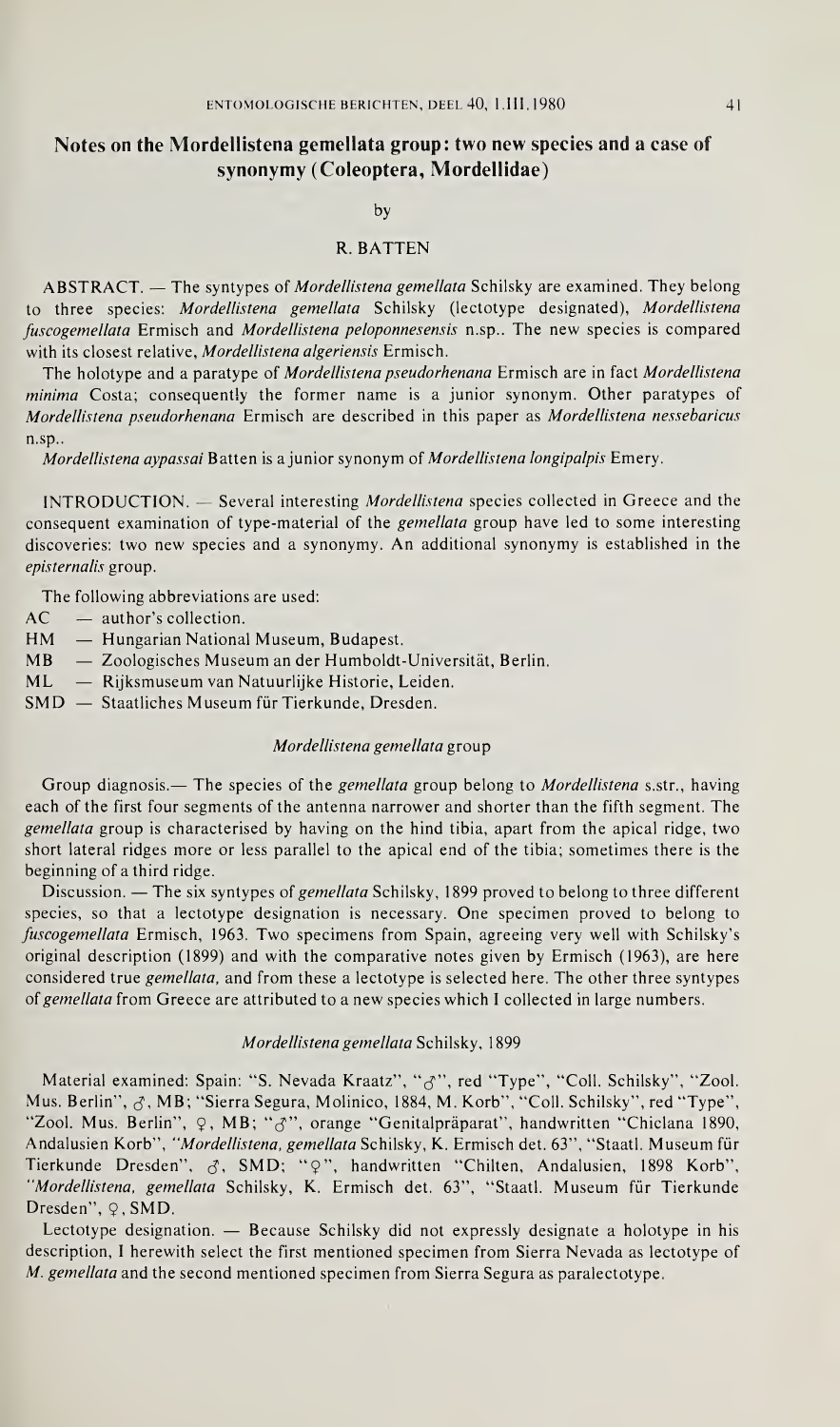### Mordellistenafuscogemellata Ermisch, 1963

Material examined: Gibraltar with handwritten labels except the last two ones "Gibraltar", "D. Staudinger", "d", "Var?", red "Type", "Zool. Mus. Berlin",  $\sigma$ , MB. This type of gemellata Schilsky obviously belongs to fuscogemellata Ermisch. Ermisch designated a holo- and an allotype for his fuscogemellata. To prevent an unnecessary synonymy, I have avoided the selection of the present type of gemellata as holotype.

#### Mordellistena peloponnesensis n.sp. (figs. 2, 4, 5)

Description. — Dimensions:  $\sigma$  length of body 3.2-4.5 mm (without pygidium); length of elytra 2.-3.1 mm, width at shoulders 0.75-1.1 mm; length of pygidium 1.4-1.7 mm; length of fifth sternite  $0.7-1.0$  mm,  $\varphi$  length of body 3.5-4.7 mm; length of elytra 2.3-3.2 mm, width at shoulders 0.85-1.2 mm; length of pygidium 1.2-1.5 mm; length of fifth sternite 0.6-0.8 mm.

General shape elongate sides slightly convex, at least fourth tergite exposed.

Integument black; pubescence yellow-brown with a reddish hue.

Head almost as long (from point of mandibles to hind margin) as broad, approximately circular, finely and densely punctate, slightly shagreened, hind margin approximately semicircular. Galea short with appendages at the end. Eyes finely granulated, hairy, temporal margin very narrow.

Terminal segment of maxillary palp slender-securiform, in  $\sigma$  length/width ratio approximately 2, inner side rounded, broadest in middle, in  $\varphi$  a bit broader. Antennal segment 11 in  $\beta$  1.7, in  $\varphi$  1.5 times segment 10, segments 5-10 1.2-1.25 times as long as broad.

Pronotum as long as broad, broadest just before middle from base, anterior lobe protruding, basal lobe prominent; lateral border in dorsal view moderately convex, in lateral view concave; basal angles rectangular with a rounded edge; punctures clearly impressed. Scutellum triangular with a rounded point.

Elytral length/width ratio  $\beta$  2.65-2.8,  $\varphi$  2.6-2.7; sides of elytra convex, broadest approximately in middle (fig. 2), apices separately rounded; punctures dense, slightly asperate; pubescence yellow-brown with a reddish hue, densely covering integument. Elytra leaving fourth tergite exposed and in  $\sigma$  also part of the third tergite.

Underside with yellowish pubescence; the end of each of the last three sternites is infuscated.

Pygidium approximately twice as long as the fifth sternite and 0.5-0.7 as long as elytra; pygidium in dorsal view broad, convexly attenuated (fig. 2), underside in lateral view concave.

Fore tibia dilated in  $\beta$  and with a fringe of hairs along inner border; hind tibia with 2 lateral ridges (apart from apical one), standing wide apart, first tarsal segment with 3-4 ridges, second one with 2 ridges; outer spur twice as long as inner one.

Parameres, fig. 4;  $\varphi$  eighth urosternite, fig. 5.

Material examined: All specimens were caught by the author on flowering Daucus in Greece (except the types of Schilsky) in the first decade of july 1977 and 1978, most of them on the peninsula of Pelopónnesos: the  $\beta$  holotype and the  $\varphi$  allotype from Skála 9.VII. 1978 in ML, the paratypes: Spärti 2 specimens, Kalamâta 1, Gargaliani 1, Pilos 4, Skâla 35, Krokeai, Neméa 69, Tripolis 6, Githion 35, Kardâmilis 2, Kallithéa 9, and some Nâfpaktos 3, Lamia 1, Agrinion 1, Arta 1 all in AC; " $\zeta$ ", handwritten "Attica Reitter", handwritten "gemellata, \*Schils.", "Coll. Schilsky", red "Type", "Zool. Mus. Berlin",  $\sigma$ , MB; "Q", "Attica Reitter", "Coll. Schilsky", red "Type", "Zool. Mus. Berlin", Q, MB; "Parnass", handwritten "D. Krüper", handwritten "Var.? thorax!", red "Type", "Zool. Mus. Berlin",  $\sigma$ , MB.

These three types of M. gemellata Schilsky, caught in Greece, are also paratypes of peloponnesensis and labelled accordingly by me.

Discussion.  $\overline{ }$  The new species is in its external characters nearest to *M. algeriensis* Ermisch. The differences are: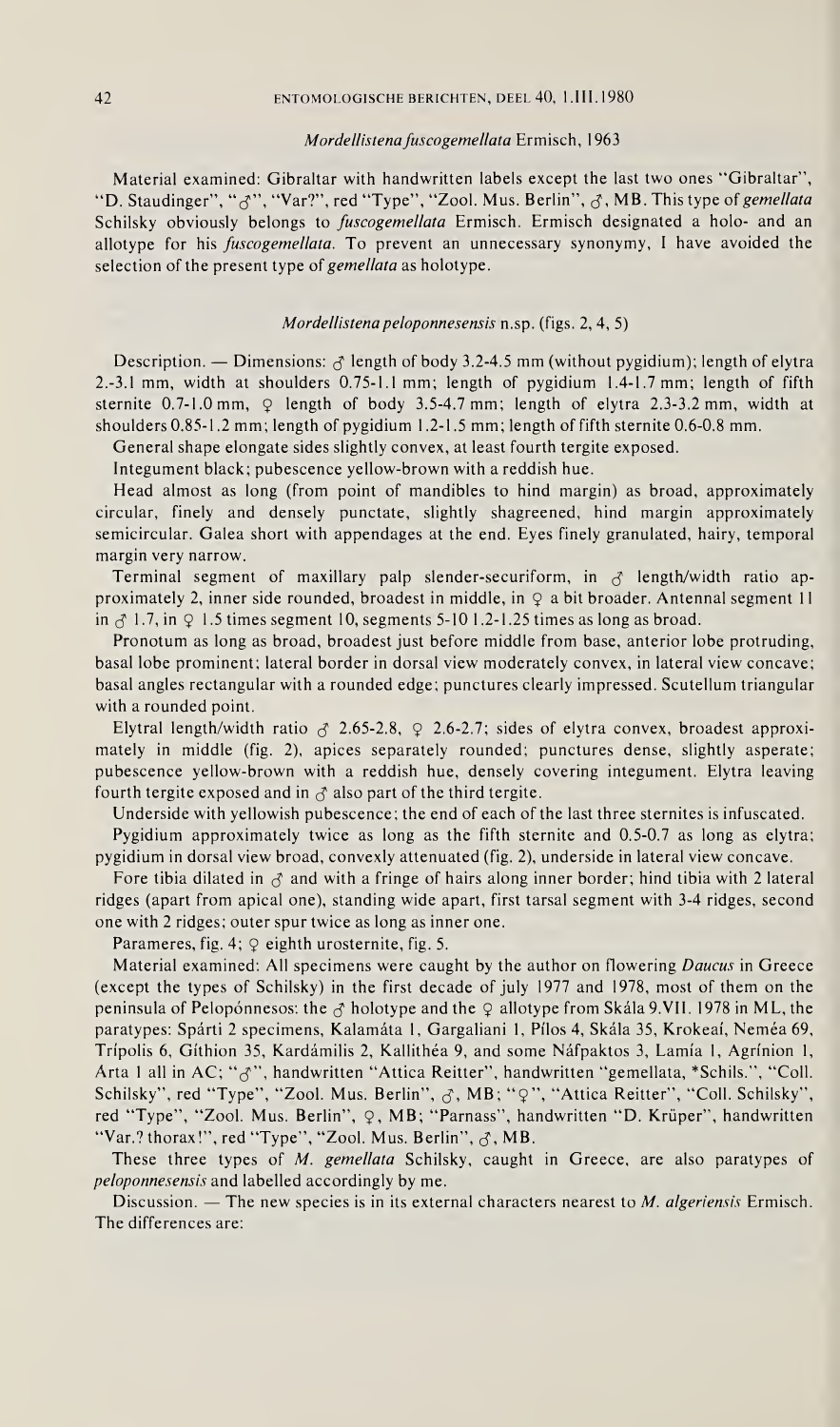peloponnesensis pronotum length/width ratio: <sup>1</sup> elytra: broadly convex fig. 2 in  $\delta$  fourth and part of third tergite exposed pygidium: broad, 2 times fifth sternite parameres: broad fig. 4

algeriensis 0.85 almost parallel fig. <sup>1</sup> only fourth tergite exposed slender, 1.5 times fifth sternite long fig. 3

<sup>I</sup> name this new species after the peninsula where I found most of the specimens.

# Mordellistena algeriensis Ermisch, 1966 (figs. 1,3)

Material examined: Algeria: "3", "Algerie: Algérois, Sidi Ferruch", "6.VI.1954. G. Fagel", red "Typus", "Mordellistena algeriensis, det. Ermisch 1956", "Staatl. Museum für Tierkunde Dresden",  $\delta$  holotype, SMD; "Africa sept.: Algeria Bonira, 12-14-VI.1971, A. Hoffer et J. Horâk", "Expeditie "Scarabaeus" (Cs. Spolecnost entomolégickâ pri Csav)", "Mordellistena, algeriensis Erm., J. Horák det. 1976",  $\zeta$ , AC; same labels but: "Aures: Ain Zaatout, 1-4. VI.1971",  $9, AC$ .

# Mordellistena minima Costa, 1854 (= pseudorhenana Ermisch, 1978 syn. nov.)

Discussion. — Studying the types of some species of the Mordellistena gemellata group being at my disposal, I found differences between the holotype and the paratypes of M. pseudorhenana Ermisch. Obviously the holotype belongs to  $M$ . minima Costa, while some paratypes apparently represent an unnamed species, described further below.

The holotype of *pseudorhenana* from Hungary and the paratype from Yugoslavia have the external characters of minima. The conspecifity of these species is confirmed by the galea and the parameres. Consequently the name *pseudorhenana* is a junior synonym of *minima*.

M. minima is described from Naples, its distribution is mediterranean.

M. minima belongs to the micans group and normally has 3 ridges on the hind tibia, though specimens of this group frequently lack the third ridge and then seem to belong to the *gemellata* group (Batten, 1977).

Material examined. — Hungary: "J", "Erd, Csiki", handwritten: "Mordellistena, nana, Motsch.", orange "Genitalpräparat", "Holotypus 1978  $\sigma$ , handwritten: Mordellistena pseudorhenana, Ermisch", handwritten: "pseudorhenana" (on the other side: "Anaspis, frontalis, det. J. Frivaldski"), red "Typus",  $\delta$ , HM; Yugoslavia (Dalmatia): "Lesina, Herz. 914", "Paratypus 1978", handwritten: "Mordellistena, pseudorhenana, Ermisch", Q, HM.

M. minima is new to the Hungarian fauna (Kaszab, 1979).

### Mordellistena nessebaricus n.sp. (figs. 6, 7)

Description. — Dimensions:  $\beta$ : length of body 2.6 mm without pygidium; length of elytra 1.9 mm, width at shoulders 0.75 mm; length of pygidium 1.1 mm; length of fifth sternite 0.55 mm.  $\varphi$ : length of body 3.3 mm; length of elytra 2.2 mm, width at shoulders 0.85 mm; length of pygidium 0.9 mm; length of fifth sternite 0.45 mm.

Integument black, pubescence yellow-gray.

Head width/length ratio 1.2, fine and densely punctate, blue and yellow shagreened, hind margin convex. Galea short, with appendages at the end. Eyes finely granulated, hairy, temporal margin very narrow. Terminal segment of maxillary palp slender, approximately securiform, length/width ratio 2.1, inner side slightly rounded just before middle from base. Antennal segments 5-10 in  $\beta$  1.3 times as long as broad, in  $\varphi$  1.1 times.

Pronotum: width/length ratio 0.85, broadest just behind middle from base, anterior lobe approximately rounded, basal lobe prominent; lateral borders in dorsal view convex, in lateral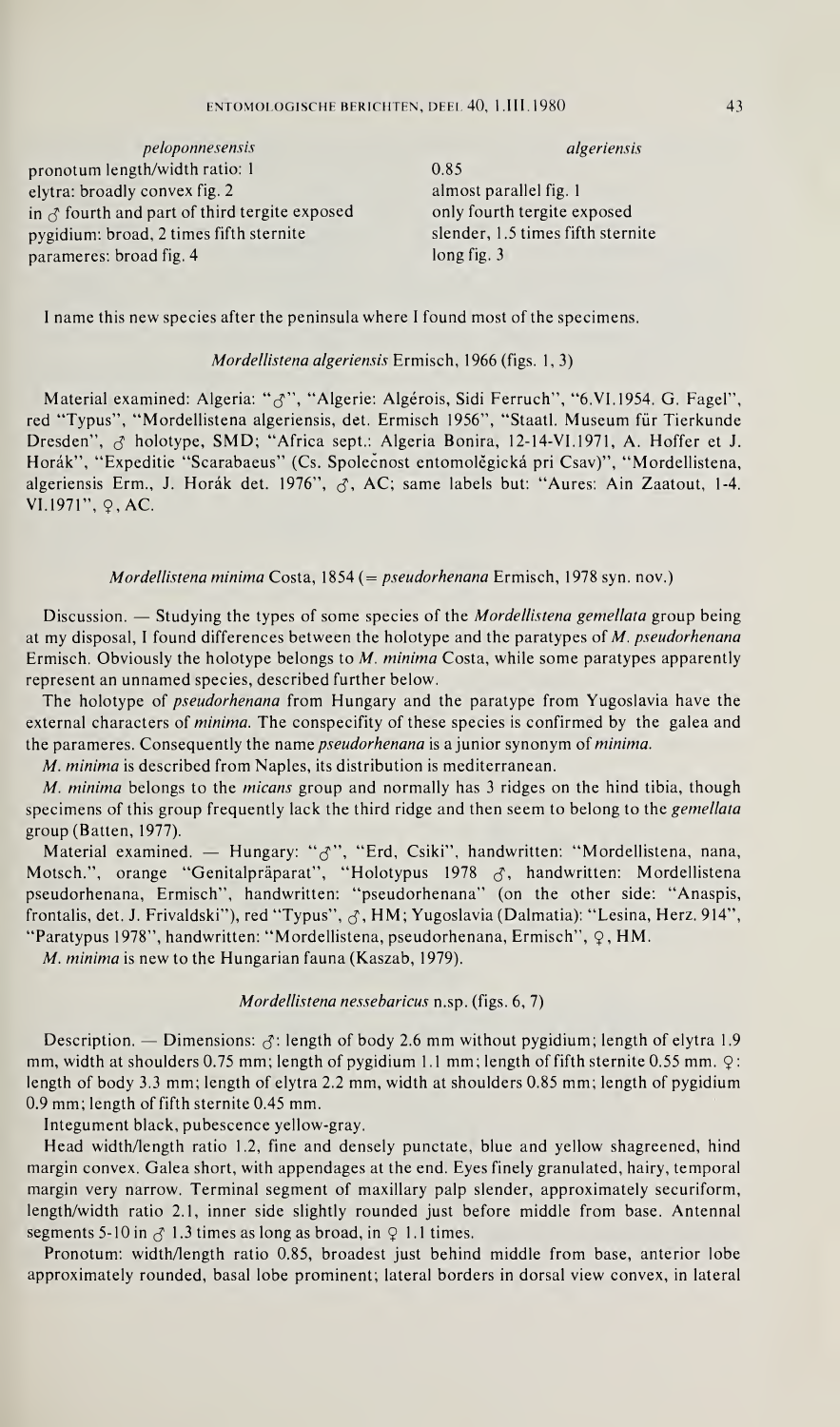

Figs. 1, 3, Mordellistena algeriensis Ermisch, Algeria, Sidi Ferruch, holotype; 2, 4, 5, M. peloponnesensis n.sp., Greece (Lakonía) Skála, holo- and allotype; 6, 7, M. nessebaricus n. sp. Bulgaria, Nessebar, holotype. - 1, 2, elytra and pygidium; 3, 4, 6, parameres innerside, right paramere on left hand, left paramere on right hand; 5, posterior part of female eighth urosternite from dried specimen; 7, distal end of penis.  $-1$ , 2, same scale; 3-7, same scale.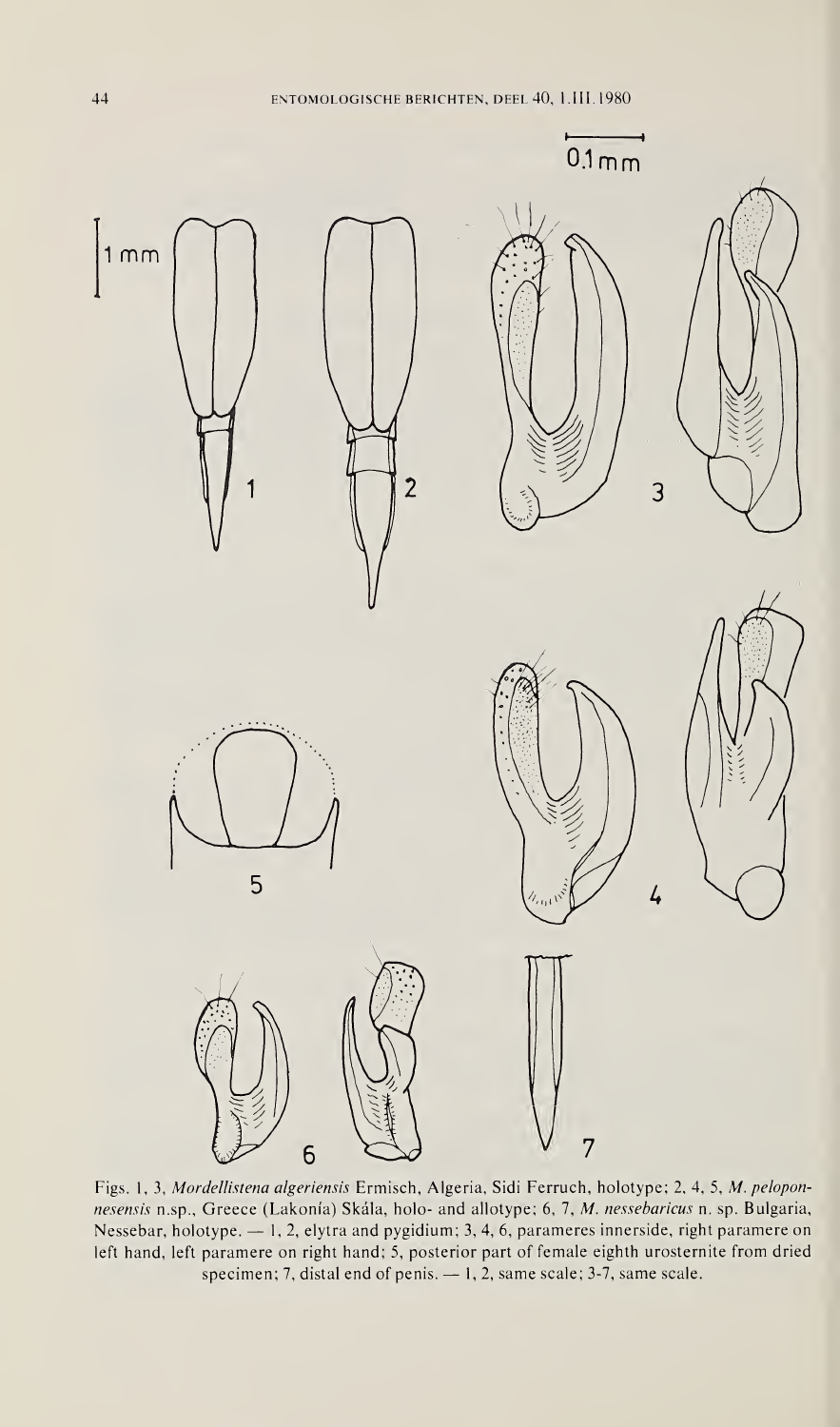view concave; basal angle rectangular with a pointed edge; punctures shallowly impressed, blue and yellow shagreened.

Elytral length/width ratio 2.5-2.6, sides of elytra slightly convex, respective apices rounded, punctures slightly asperate, shagreened, pubescence slightly covering integument.

Pubescence of underside sparsely yellow-gray.

Pygidium/fifth sternite ratio 2; pygidium in  $\beta$  0.6 times elytra, in  $\varphi$  0.4; pygidium in  $\beta$  slender in dorsal view, broader in  $\varphi$ , evenly attenuated, in lateral view underside concave.

Fore tibia in  $\sigma$  dilated with a fringe of very short hairs along innerborder, in lateral view upperside convex; hind tibia — apart from apical ridge — in  $\sigma$  with 2 lateral ridges, the 3 ridges at equal distance, the last situated in the middle of the tibia, in  $\varphi$  there is the beginning of a third ridge; first tarsal segment with <sup>3</sup> ridges, second one with 2 ridges; outer spur approximately twice as long as inner one.

Parameres, end of penis, figs. 6, 7.

<sup>I</sup> name this species nessebaricus after the place whence Ermisch described several new species. Material examined. — Bulgaria: " $\sigma$ ", "Bulgarien, U. Nessebar, 20.6-6.7.65, K. Ermisch leg." "Paratypus", handwritten: "Mordellistena, pseudorhenana, Ermisch", "Staatl. Museum für Tierkunde Dresden",  $\beta$ , SMD; "Q", "Bulgarien, Nessebar 7.VI.64, K. Ermisch leg.", "Paratypus", handwritten: "Mordellistena, pseudorhenana, Ermisch", "Staatl. Museum für Tierkunde Dresden",  $\varphi$ , SMD. These specimens are respectively the holo- and allotype of nessebaricus n.sp.

The new species can be separated from *minima* by the following characters:

| nessebaricus                                                 | minima                                                                  |
|--------------------------------------------------------------|-------------------------------------------------------------------------|
| antennal segments 5-10: $\beta$ 1.3, $\varphi$ 1.1 times as  | approximately square                                                    |
| long as broad                                                |                                                                         |
| pronotum in lateral view: concave                            | approximately straight                                                  |
| basal angles of pronotum: rectangular with a<br>pointed edge | obtuse with a rounded edge                                              |
| galea: short with appendages at the end<br>parameres: fig. 6 | long and slender, ending in a very fine point<br>Batten (1977: fig. 20) |

For characters of minima see also Batten (1977) couplet 6x.

Mordellistena longipalpis Emery, 1891 (= aypassai Batten, 1978, syn. nov.)

Coming across the description of M. longipalpis Emery, 1891 I understood that Emery described his *longipalpis* from the same locality from M. aypassai was found. According to the description the conclusion can only be that M. aypassai is a junior synonym of M. longipalpis.

# ACKNOWLEDGEMENTS

For the loan of material <sup>I</sup> cordially thank Dr. Z. Kaszab of the Hungarian National Museum, Budapest, Dr. R. Krause of the Staatliches Museum für Tierkunde, Dresden and Dr. M. Uhlig of the Zoologisches Museum an der Humboldt-Universität, Berlin.

# REFERENCES

Batten, R., 1977. Two new Mordellidae (Coleoptera) from Southern Europe, and a key to the Mordellistena micans group. — Ent. Ber., Amst. 37: 167-176.

-, 1978. New Mordellidae (Coleoptera) from Greece and Tunis. - Ent. Ber., Amst. 38: 78-80.

Costa, A., 1854. Coleotteri. — Fauna Regno Napoli, Mordellidae: 1-32, PI. 19-24.

Emery, C., 1891. Description d'une nouvelle espèce de Coleoptère. — Bull. Soc. ent. Fr. .: 39-40.

Ermisch, K., 1963. Beiträge zur Mordelliden Fauna Portugals. (Coleopt. Heteromera, Mordelli dae). — Not. Ent. 42: 14-21.